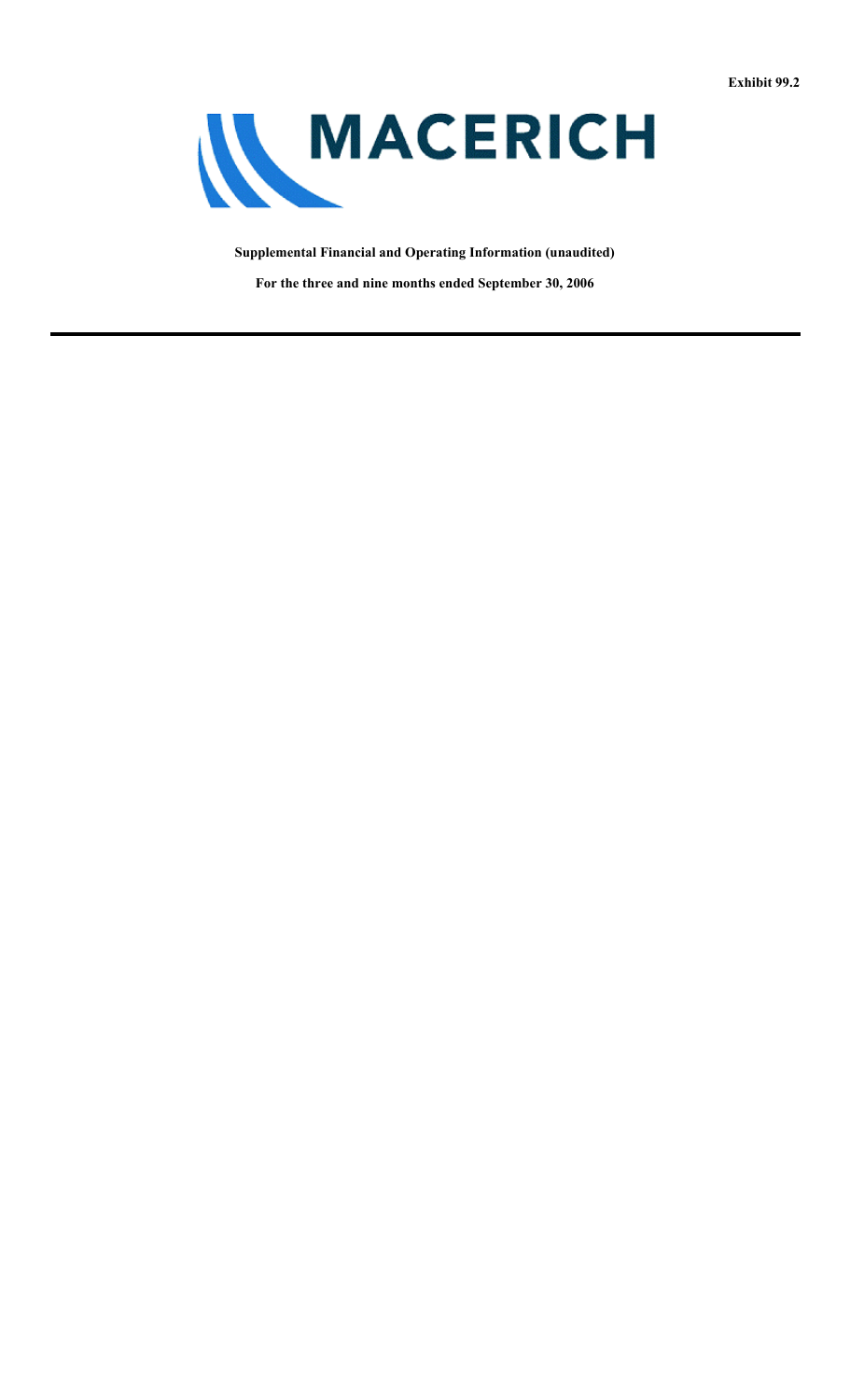### **The Macerich Company Supplemental Financial and Operating Information Table of Contents For the three and nine months ended September 30, 2006**

All information included in this supplemental financial package is unaudited, unless otherwise indicated.

| Corporate overview<br>Overview<br>Capital information and market capitalization<br>Changes in total common and equivalent shares | ı.<br>$\overline{2}$<br>3   |
|----------------------------------------------------------------------------------------------------------------------------------|-----------------------------|
| <b>Financial data</b><br><b>Supplemental FFO information</b><br>Capital expenditures                                             | 4<br>5                      |
| <b>Operational data</b><br>Sales per square foot<br>Occupancy<br>Rent table<br>Cost of occupancy                                 | 6<br>$\mathbf{r}$<br>8<br>9 |
| <b>Balance sheet information</b><br>Debt summary<br>Outstanding debt by maturity                                                 | 10                          |

**Page No.**

This supplemental financial information should be read in connection with the Company's third quarter 2006 earnings announcement (included as Exhibit 99.1 of the Company's Current Report on 8-K, event date November 3, 2006) as certain disclosures, definitions and reconciliations in such announcement have not been included in the supplemental financial information.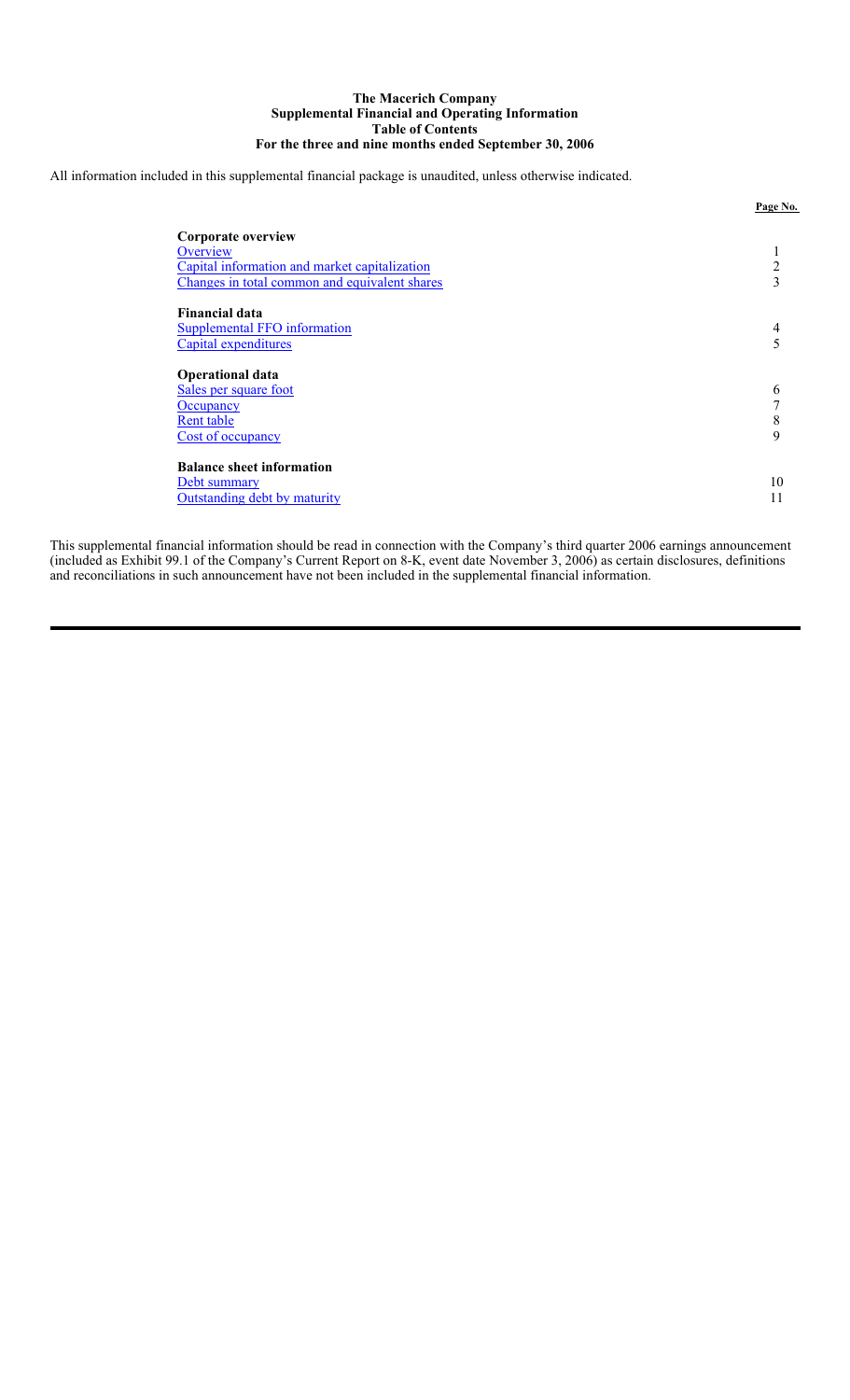### **The Macerich Company Supplemental Financial and Operating Information Overview**

The Macerich Company (the "Company") is involved in the acquisition, ownership, development, redevelopment, management, and leasing of regional and community shopping centers located throughout the United States. The Company is the sole general partner of, and owns a majority of the ownership interests in, The Macerich Partnership, L.P., a Delaware limited partnership (the "Operating Partnership").

As of September 30, 2006, the Operating Partnership owned or had an ownership interest in 73 regional shopping centers, 18 community shopping centers and 2 development/redevelopment properties aggregating approximately 79.0 million square feet of gross leasable area ("GLA"). These 93 regional, community and development shopping centers are referred to hereinafter as the "Centers", unless the context otherwise requires.

The Company is a self-administered and self-managed real estate investment trust ("REIT") and conducts all of its operations through the Operating Partnership and the Company's management companies (collectively, the "Management Companies").

All references to the Company in this Exhibit include the Company, those entities owned or controlled by the Company and predecessors of the Company, unless the context indicates otherwise.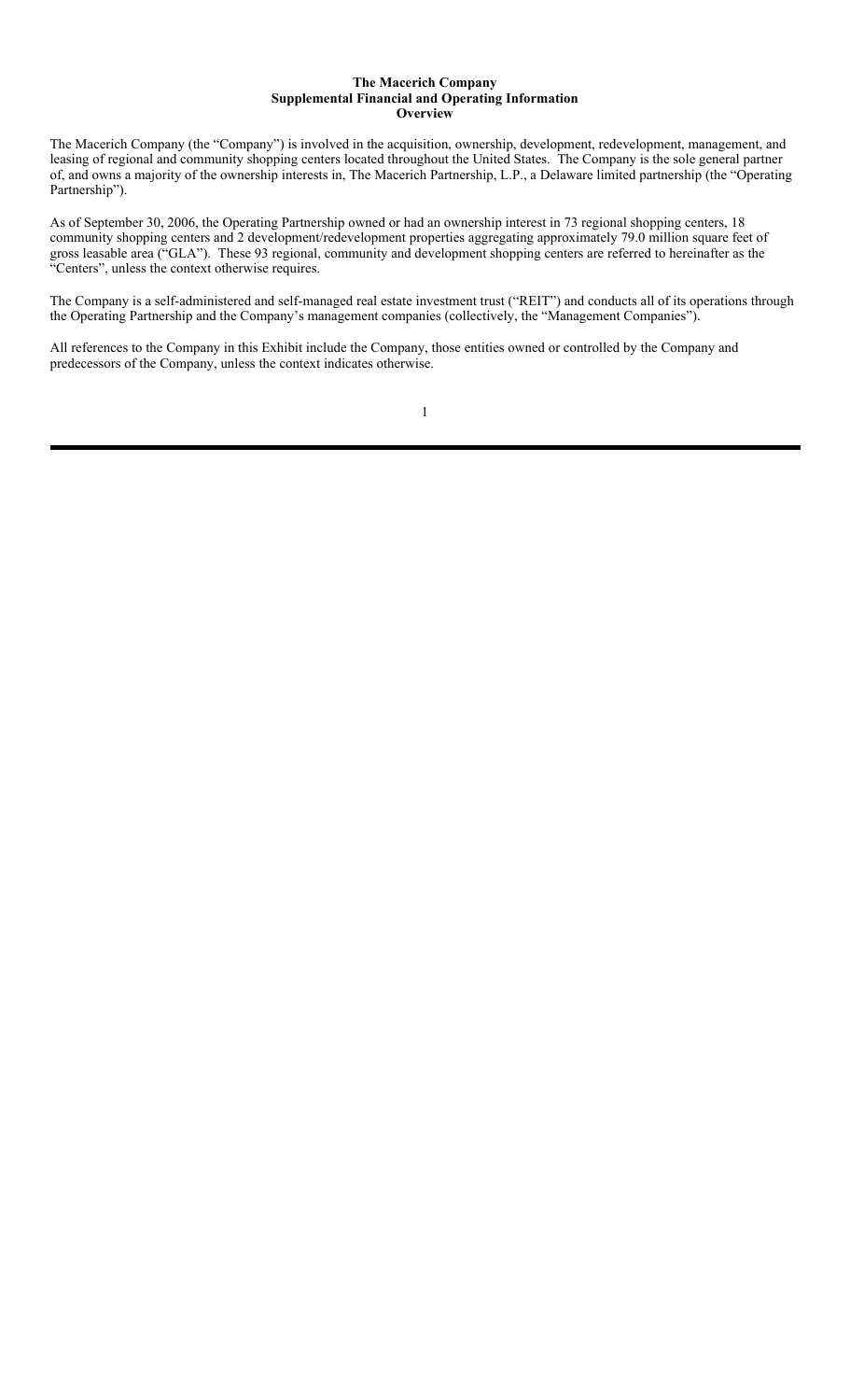### **The Macerich Company Supplemental Financial and Operating Information (unaudited) Capital Information and Market Capitalization**

|                                                            | <b>Period Ended</b> |            |               |            |                    |             |                           |            |
|------------------------------------------------------------|---------------------|------------|---------------|------------|--------------------|-------------|---------------------------|------------|
| dollars in thousands except per share data                 |                     | 9/30/2006  |               | 12/31/2005 |                    | 12/31/2004  |                           | 12/31/2003 |
| Closing common stock price per share                       | \$                  | 76.36      | $\mathcal{S}$ | 67.14      | $\mathbf{\hat{S}}$ | 62.80       | $\boldsymbol{\mathsf{S}}$ | 44.50      |
| 52 Week High                                               | \$                  | 77.45      | \$.           | 71.22      | S                  | 64.66       | S                         | 45.16      |
| 52 Week Low                                                | \$                  | 60.11      | <b>S</b>      | 53.10      | <sup>S</sup>       | 38.90       | \$                        | 28.65      |
| Shares outstanding at end of period:                       |                     |            |               |            |                    |             |                           |            |
| Class A participating convertible preferred units          |                     | 2,855,393  |               | 2,855,393  |                    |             |                           |            |
| Class A non-participating convertible preferred units      |                     | 287,176    |               | 287,176    |                    |             |                           |            |
| Series A cumulative convertible redeemable preferred       |                     |            |               |            |                    |             |                           |            |
| stock                                                      |                     | 3,627,131  |               | 3,627,131  |                    | 3,627,131   |                           | 3,627,131  |
| Common shares and operating partnership units              |                     | 84,726,223 |               | 73,446,422 |                    | 72,923,605  |                           | 72,080,524 |
| <b>Total Shares Outstanding</b>                            |                     | 91,495,923 |               | 80,216,122 |                    | 76,550,736  |                           | 75,707,655 |
|                                                            |                     |            |               |            |                    |             |                           |            |
| Portfolio capitalization data:                             |                     |            |               |            |                    |             |                           |            |
| Total portfolio debt, including joint ventures at pro rata |                     | 6,460,221  |               | 6,863,690  |                    | 4,377,388   |                           | 3,728,645  |
| Equity market capitalization at end of period:             |                     | 6,986,629  |               | 5,385,710  |                    | 4,807,386   |                           | 3,368,991  |
|                                                            |                     |            |               |            |                    |             |                           |            |
| Total market capitalization at end of period               | \$                  | 13,446,850 | <sup>S</sup>  | 12,249,400 | <sup>S</sup>       | 9, 184, 774 | <sup>S</sup>              | 7,097,636  |
| Leverage ratio $(\frac{6}{6})$ (a)                         |                     | 48.04%     |               | 56.0%      |                    | 47.7%       |                           | 52.5%      |
|                                                            |                     |            |               |            |                    |             |                           |            |
| Floating rate debt as a percentage of total market         |                     |            |               |            |                    |             |                           |            |
| capitalization                                             |                     | $8.96\%$   |               | 13.00%     |                    | 13.00%      |                           | 11.40%     |
| Floating rate debt as a percentage of total debt           |                     | 18.65%     |               | 35.71%     |                    | 27.00%      |                           | 21.80%     |
|                                                            |                     |            |               |            |                    |             |                           |            |

(a) Debt as a percentage of total market capitalization

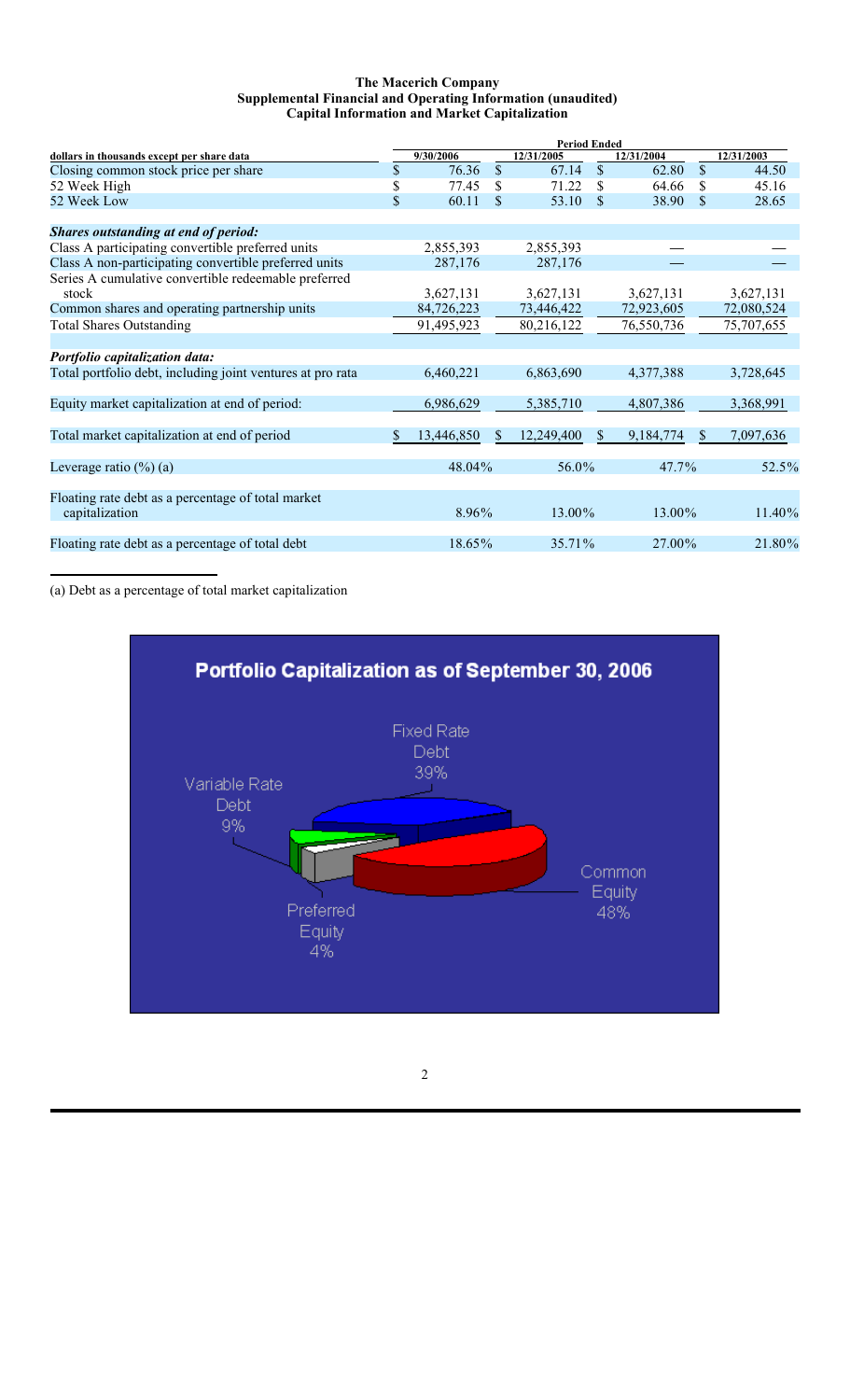### **The Macerich Company Supplemental Financial and Operating Information (unaudited) Changes in Total Common and Equivalent Shares**

|                                                                                                           | Operating<br>Partnership<br>Units | Company<br>Common<br><b>Shares</b> | <b>Class A</b><br>Participating<br>Convertible<br>Preferred<br>Units | <b>Class A Non-</b><br>Participating<br>Convertible<br>Preferred<br>Units | <b>Series A</b><br>cumulative<br>convertible<br>redeemable<br>preferred<br>stock | Total<br>Common<br>and<br>Equivalent<br><b>Shares</b> |
|-----------------------------------------------------------------------------------------------------------|-----------------------------------|------------------------------------|----------------------------------------------------------------------|---------------------------------------------------------------------------|----------------------------------------------------------------------------------|-------------------------------------------------------|
| <b>Balance as of December 31, 2005</b>                                                                    | 13,504,870                        | 59,941,552                         | 2,855,393                                                            | 287,176                                                                   | 3,627,131                                                                        | 80,216,122                                            |
| Common stock offering                                                                                     |                                   | 10,952,381                         |                                                                      |                                                                           |                                                                                  | 10,952,381                                            |
| Conversion of OP units to common<br>shares                                                                | (179, 789)                        | 179,789                            |                                                                      |                                                                           |                                                                                  |                                                       |
| Conversion of OP units to cash                                                                            | (4,987)                           |                                    |                                                                      |                                                                           |                                                                                  | (4,987)                                               |
| Issuance of stock from stock option<br>exercises, restricted stock issuance or<br>other share-based plans |                                   | 284,181                            |                                                                      |                                                                           |                                                                                  | 284,181                                               |
| <b>Balance as of March 31, 2006</b>                                                                       | 13,320,094                        | 71,357,903                         | 2,855,393                                                            | 287,176                                                                   | 3,627,131                                                                        | 91,447,697                                            |
| Conversion of OP units to cash                                                                            | (58, 567)                         |                                    |                                                                      |                                                                           |                                                                                  | (58, 567)                                             |
| Issuance of stock from stock option<br>exercises, restricted stock issuance or<br>other share-based plans |                                   | 100,754                            |                                                                      |                                                                           |                                                                                  | 100,754                                               |
| Balance as of June 30, 2006                                                                               | 13,261,527                        | 71,458,657                         | 2,855,393                                                            | 287,176                                                                   | 3,627,131                                                                        | 91,489,884                                            |
| Conversion of OP units to common<br>shares                                                                | (17,378)                          | 17,378                             |                                                                      |                                                                           |                                                                                  |                                                       |
| Issuance of stock from stock option<br>exercises, restricted stock issuance or<br>other share-based plans |                                   | 6,039                              |                                                                      |                                                                           |                                                                                  | 6,039                                                 |
| <b>Balance as of September 30, 2006</b>                                                                   | 13,244,149                        | 71,482,074                         | 2,855,393                                                            | 287,176                                                                   | 3,627,131                                                                        | 91,495,923                                            |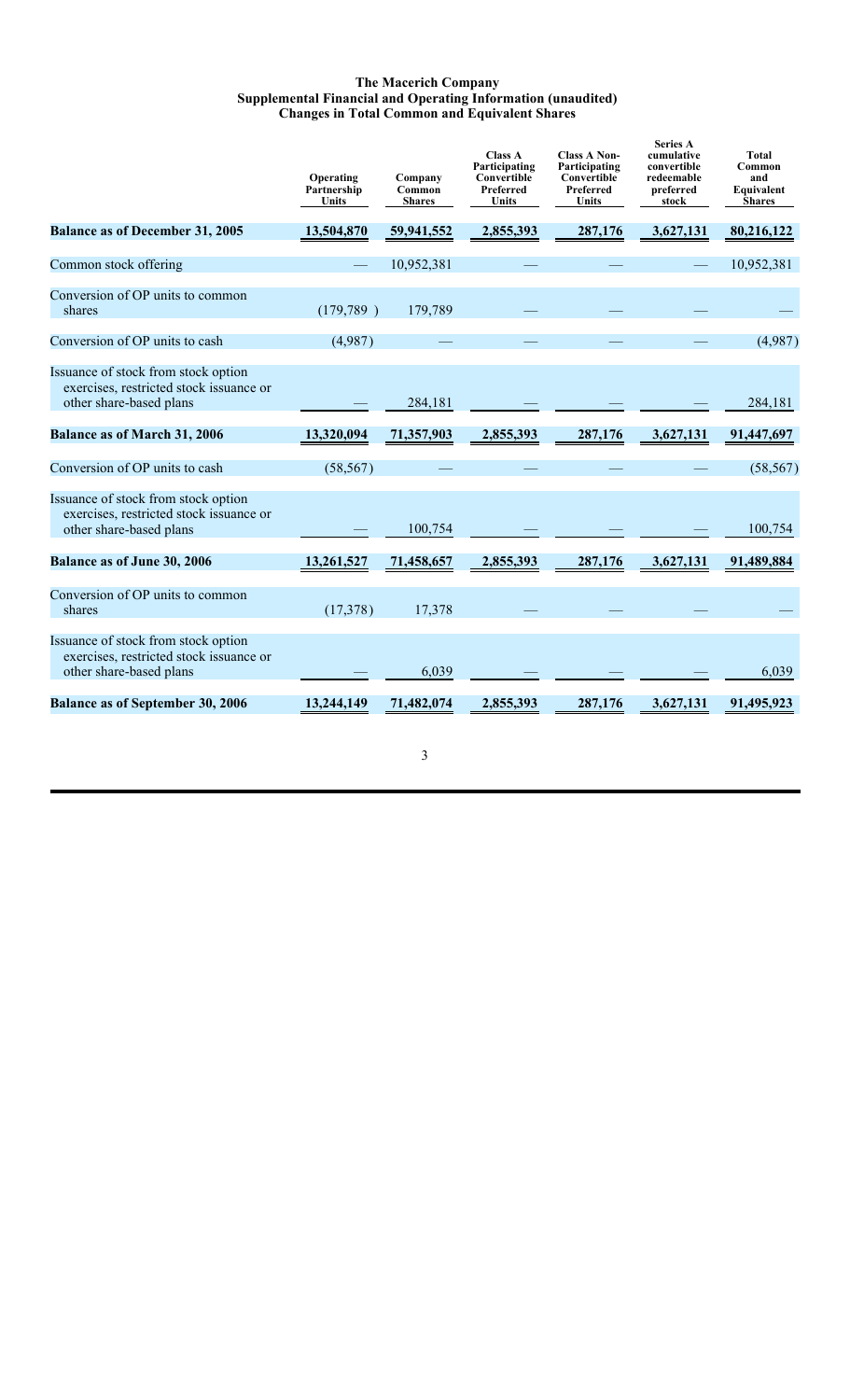### **The Macerich Company Supplemental Financial and Operating Information (unaudited) Supplemental Funds from Operations ("FFO") Information (a)**

| dollars in millions                                                |    | <b>Ouarter Ended September 30,</b><br>2006 |            | 2005 |      | Year-to-date September 30,<br>2006 |              | 2005 |
|--------------------------------------------------------------------|----|--------------------------------------------|------------|------|------|------------------------------------|--------------|------|
| Lease termination fees                                             | \$ | 0.8                                        | $^{\circ}$ | 1.5  | - \$ | 12.2                               | -S           | 5.3  |
| Straight line rental income                                        | \$ | 3.5 <sup>5</sup>                           |            | 4.4  | S S  | 9.1                                | <sup>S</sup> | 7.8  |
| Gain on sales of undepreciated assets                              | \$ | 2.3                                        | $^{\circ}$ | 1.3  | - S  | 6.0                                | -S           | 3.2  |
| Amortization of acquired above- and below-market leases (SFAS 141) | S  | 4.0                                        | $^{\circ}$ | 4.8  | - \$ | 12.9                               | -S           | 10.9 |
| Amortization of debt premiums                                      | \$ | 3.7 <sup>5</sup>                           |            | 4.2  | - \$ | 11.8                               | -S           | 9.3  |
| Interest capitalized                                               | \$ | 4.5                                        | - S        | 4.7  | - \$ | 12.9                               | -S           | 12.3 |

(a) All joint venture amounts included at pro rata.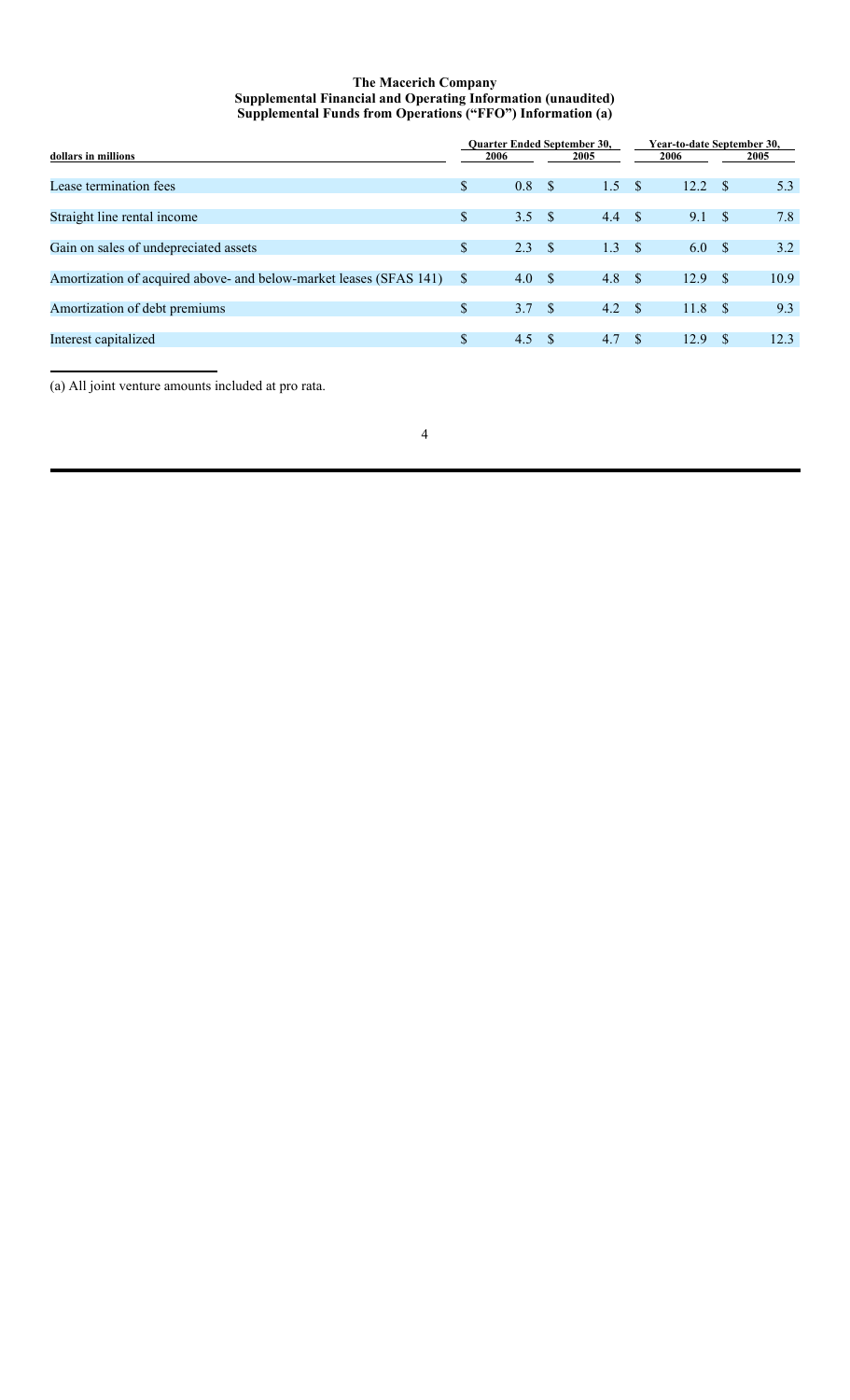### **The Macerich Company Supplemental Financial and Operating Information (unaudited) Capital Expenditures**

| dollars in millions                                  |              | Year-to-Date<br>30-Sep-06 |     | Year Ended<br>31-Dec-05 |              | Year Ended<br>31-Dec-04 |     | Year Ended<br>$31 - Dec-03$ |
|------------------------------------------------------|--------------|---------------------------|-----|-------------------------|--------------|-------------------------|-----|-----------------------------|
| <b>Consolidated Centers</b>                          |              |                           |     |                         |              |                         |     |                             |
| Acquisitions of property and equipment               |              | \$<br>334.9               | \$  | 1,767.2                 | <b>S</b>     | 301.1                   | S.  | 359.2                       |
| Development, redevelopment and expansions of Centers |              | 102.0                     |     | 77.2                    |              | 139.3                   |     | 166.3                       |
| Renovations of Centers                               |              | 37.6                      |     | 51.1                    |              | 21.2                    |     | 21.7                        |
| Tenant allowances                                    |              | 20.6                      |     | 21.8                    |              | 10.9                    |     | 7.3                         |
| Deferred leasing charges                             |              | 17.4                      |     | 21.8                    |              | 16.8                    |     | 15.2                        |
|                                                      | <b>Total</b> | 512.5                     | \$  | 1,939.1                 | $\mathbf{s}$ | 489.3                   | S.  | 569.7                       |
|                                                      |              |                           |     |                         |              |                         |     |                             |
| <b>Joint Venture Centers (a)</b>                     |              |                           |     |                         |              |                         |     |                             |
| Acquisitions of property and equipment (b)           |              | \$<br>24.3                | \$. | 736.4                   | -S           | 41.1                    | \$. | (19.2)                      |
| Development, redevelopment and expansions of Centers |              | 39.0                      |     | 79.4                    |              | 6.6                     |     | 17.6                        |
| Renovations of Centers                               |              | 7.0                       |     | 32.2                    |              | 10.1                    |     | 2.8                         |
| Tenant allowances                                    |              | 8.2                       |     | 8.9                     |              | 10.5                    |     | 4.7                         |
| Deferred leasing charges                             |              | 3.1                       |     | 5.1                     |              | 3.7                     |     | 3.3                         |
|                                                      | Total        | 81.6                      |     | 862.0                   | S            | 72.0                    | \$  | 9.2                         |

(a) All joint venture amounts at pro rata.

(b) Includes the Company's purchase of joint venture partner's 50% interest in FlatIron Crossing on January 31, 2003.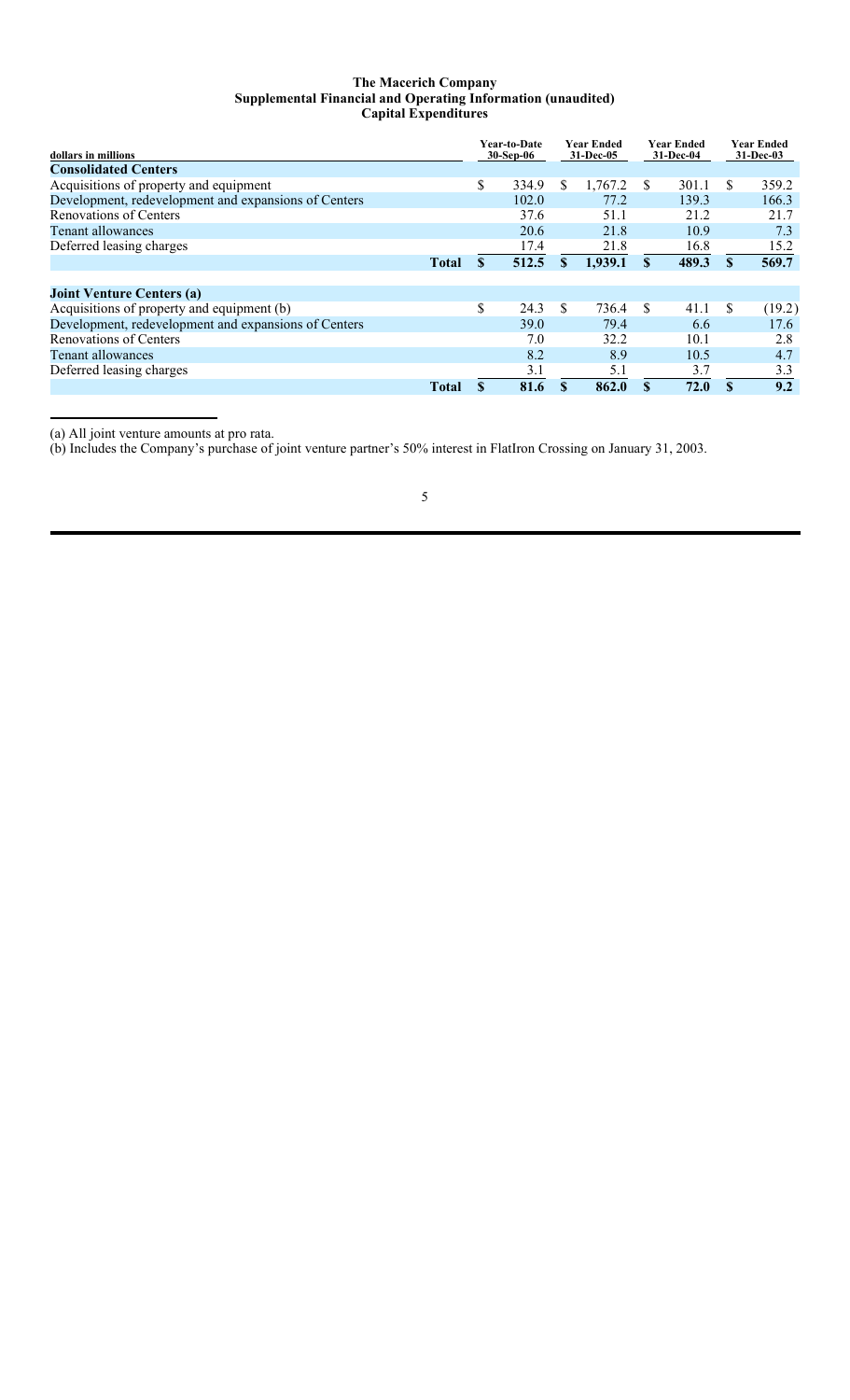### **The Macerich Company Supplemental Financial and Operating Information (unaudited) Sales Per Square Foot (a)**

|                 | Consolidated<br><b>Centers</b> |   | Unconsolidated<br><b>Centers</b> |   | <b>Total Centers</b> |
|-----------------|--------------------------------|---|----------------------------------|---|----------------------|
| $9/30/2006$ (b) | 418                            | S | 456                              |   | 436                  |
| 12/31/05        | 395                            | S | 440                              |   | 417                  |
| 12/31/04        | \$<br>368                      | S | 414                              | S | 391                  |
| 12/31/03        | 350                            |   | 372                              |   | 361                  |

(a) Sales are based on reports by retailers leasing Mall and Freestanding Stores for the trailing 12 months for tenants which have occupied such stores for a minimum of 12 months. Sales per square foot are based on tenants 10,000 square feet and under, excluding theaters, for Regional Malls.

(b) Due to tenant sales reporting timelines, the data presented is as of August 31, 2006.



<sup>(1)</sup> Sales PSF data for years ending December 31 except for 2006. The 2006 data is for the trailing 12 months ending August 31, 2006.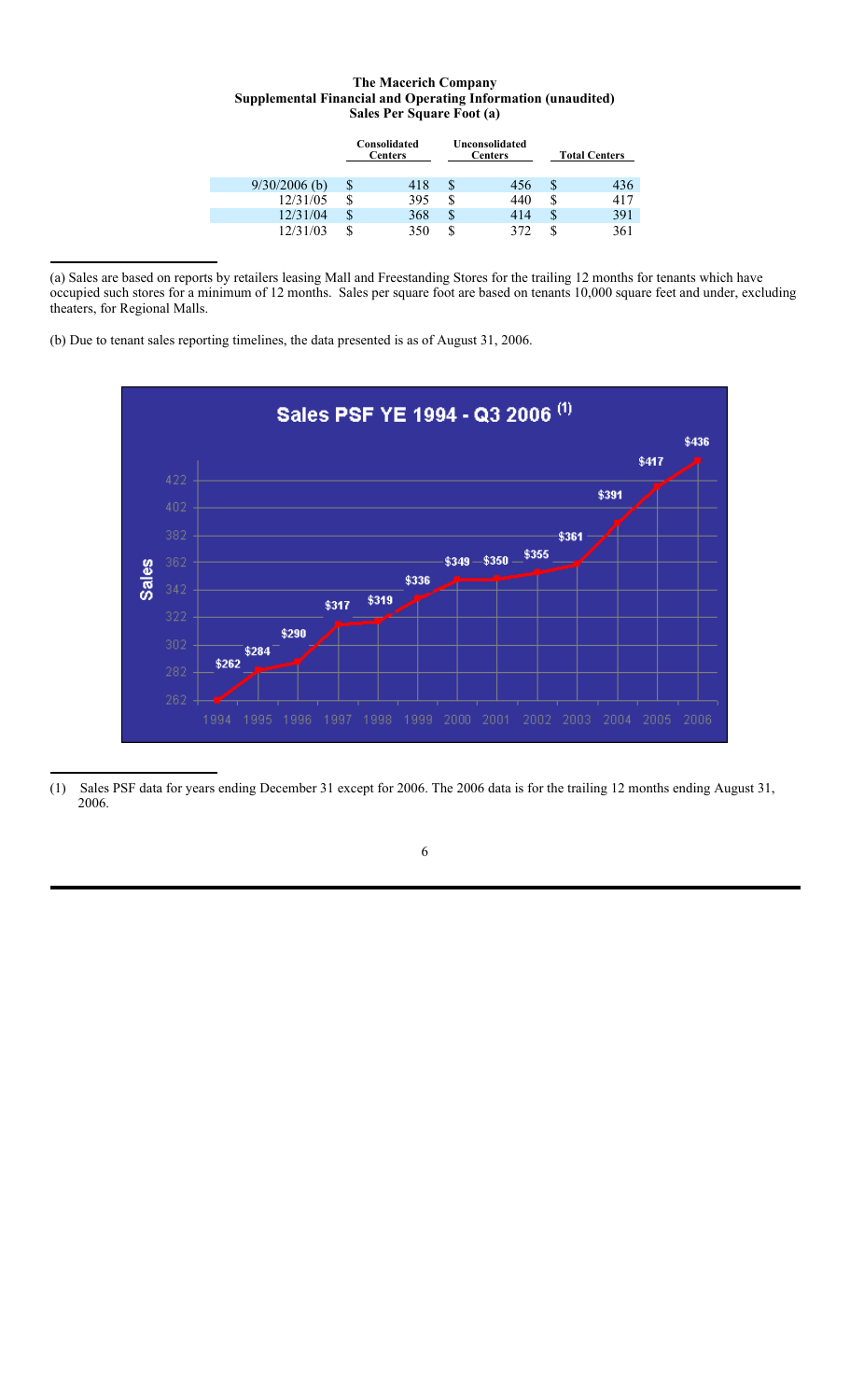### **The Macerich Company Supplemental Financial and Operating Information (unaudited) Occupancy (a)**

| <b>Period Ended</b> | Consolidated<br><b>Centers</b> | Unconsolidated<br><b>Centers</b> | <b>Total Centers</b> |
|---------------------|--------------------------------|----------------------------------|----------------------|
| 09/30/06            | 92.6%                          | 93.3%                            | 93.0%                |
| 09/30/05            | 92.7%                          | 94.1%                            | 93.4%                |
| 12/31/05            | 93.4%                          | 93.2%                            | 93.5%                |
| 12/31/04            | 92.6%                          | $92.5\%$                         | $92.5\%$             |
| 12/31/03            | $92.6\%$                       | 93.6%                            | 93.3%                |

(a) Occupancy represents Mall and Freestanding GLA Leased. Occupancy data excludes space under development and redevelopment.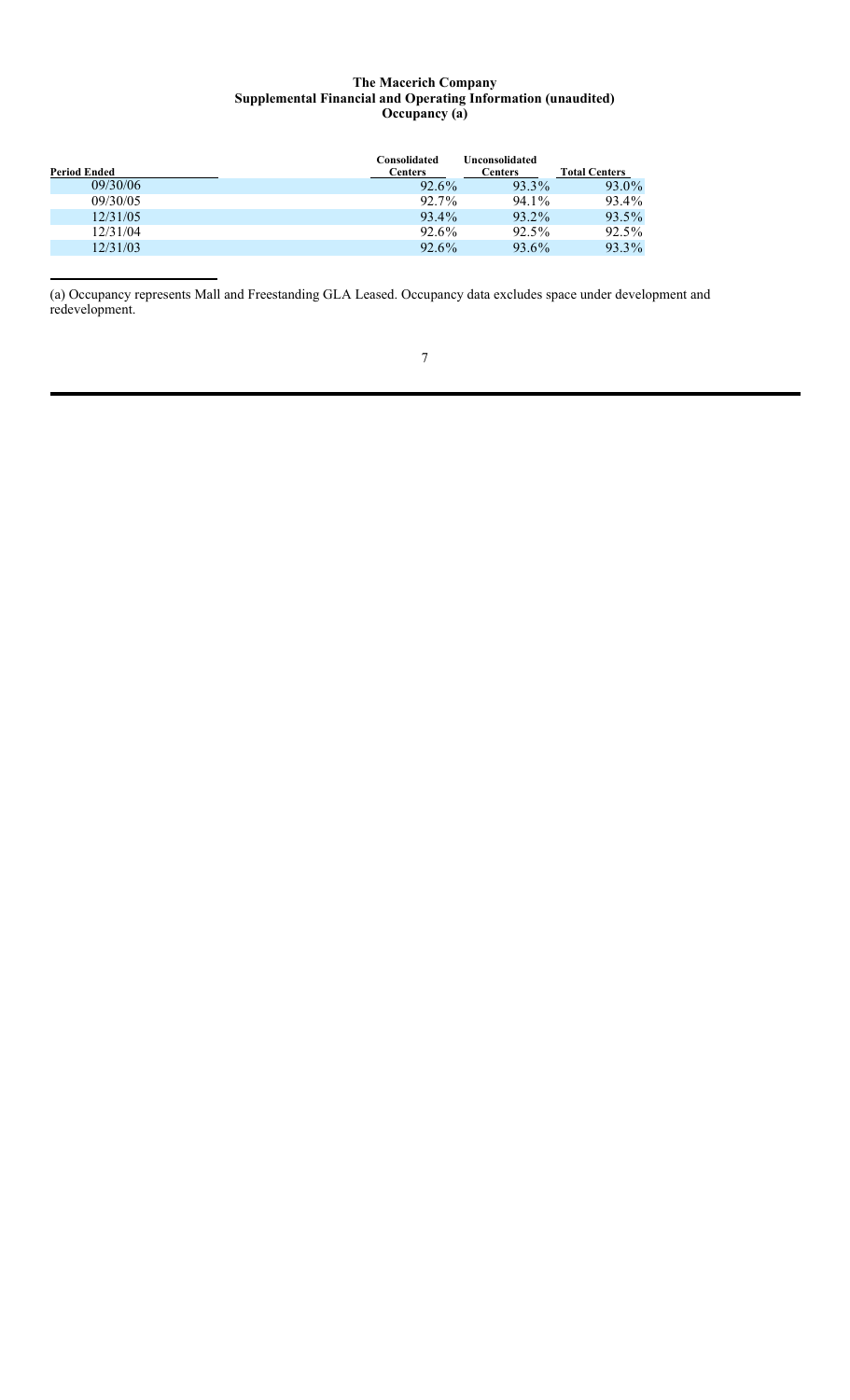### **The Macerich Company Supplemental Financial and Operating Information (unaudited) Rent Table**

|                              |   | <b>Average Base Rent</b><br>$\overline{PSF}(a)$ | <b>Average Base Rent</b><br><b>PSF</b> on Leases<br>Commencing during the<br>period (b) | <b>Average Base Rent</b><br><b>PSF</b> on Leases<br><b>Expiring during the</b><br>period (c) |       |  |
|------------------------------|---|-------------------------------------------------|-----------------------------------------------------------------------------------------|----------------------------------------------------------------------------------------------|-------|--|
| <b>Consolidated Centers</b>  |   |                                                 |                                                                                         |                                                                                              |       |  |
| 09/30/06                     |   | 37.14                                           | 37.99<br>-S                                                                             | <sup>\$</sup>                                                                                | 31.92 |  |
| 12/31/05                     |   | 34.23                                           | 35.60<br>- \$                                                                           | -S                                                                                           | 30.71 |  |
| 12/31/04                     |   | 32.60                                           | 35.31<br><b>S</b>                                                                       | -S                                                                                           | 28.84 |  |
| 12/31/03                     |   | 31.71                                           | 36.77<br>-S                                                                             | -S                                                                                           | 29.93 |  |
|                              |   |                                                 |                                                                                         |                                                                                              |       |  |
| <b>Joint Venture Centers</b> |   |                                                 |                                                                                         |                                                                                              |       |  |
| 09/30/06                     | ጦ | 37.48                                           | -S<br>40.09                                                                             | <sup>\$</sup>                                                                                | 36.19 |  |
| 12/31/05                     |   | 36.35                                           | 39.08<br>-S                                                                             | -S                                                                                           | 30.18 |  |
| 12/31/04                     |   | 33.39                                           | 36.86<br>-S                                                                             |                                                                                              | 29.32 |  |
| 12/31/03                     |   | 31.29                                           | 37.00<br><sup>S</sup>                                                                   | <sup>\$</sup>                                                                                | 27.83 |  |
|                              |   |                                                 |                                                                                         |                                                                                              |       |  |

(a) Average base rent per square foot is based on Mall and Freestanding GLA for spaces, 10,000 square feet and under, occupied as of the applicable date. Leases for La Encantada and the expansion area of Queens Center were excluded in Years 2003, 2004 and 2005.

(b) The average base rent on lease signings commencing during the period represents the actual rent to be paid on a per square foot basis during the first twelve months for tenant leases 10,000 square feet and under. Lease signings for La Encantada and the expansion area of Queens Center were excluded in Years 2003, 2004 and 2005.

(c) The average base rent on leases expiring during the period represents the final year minimum rent, on a cash basis, for all tenant leases 10,000 square feet and under expiring during the year. Leases for La Encantada and the expansion area of Queens Center were excluded in Years 2003, 2004 and 2005.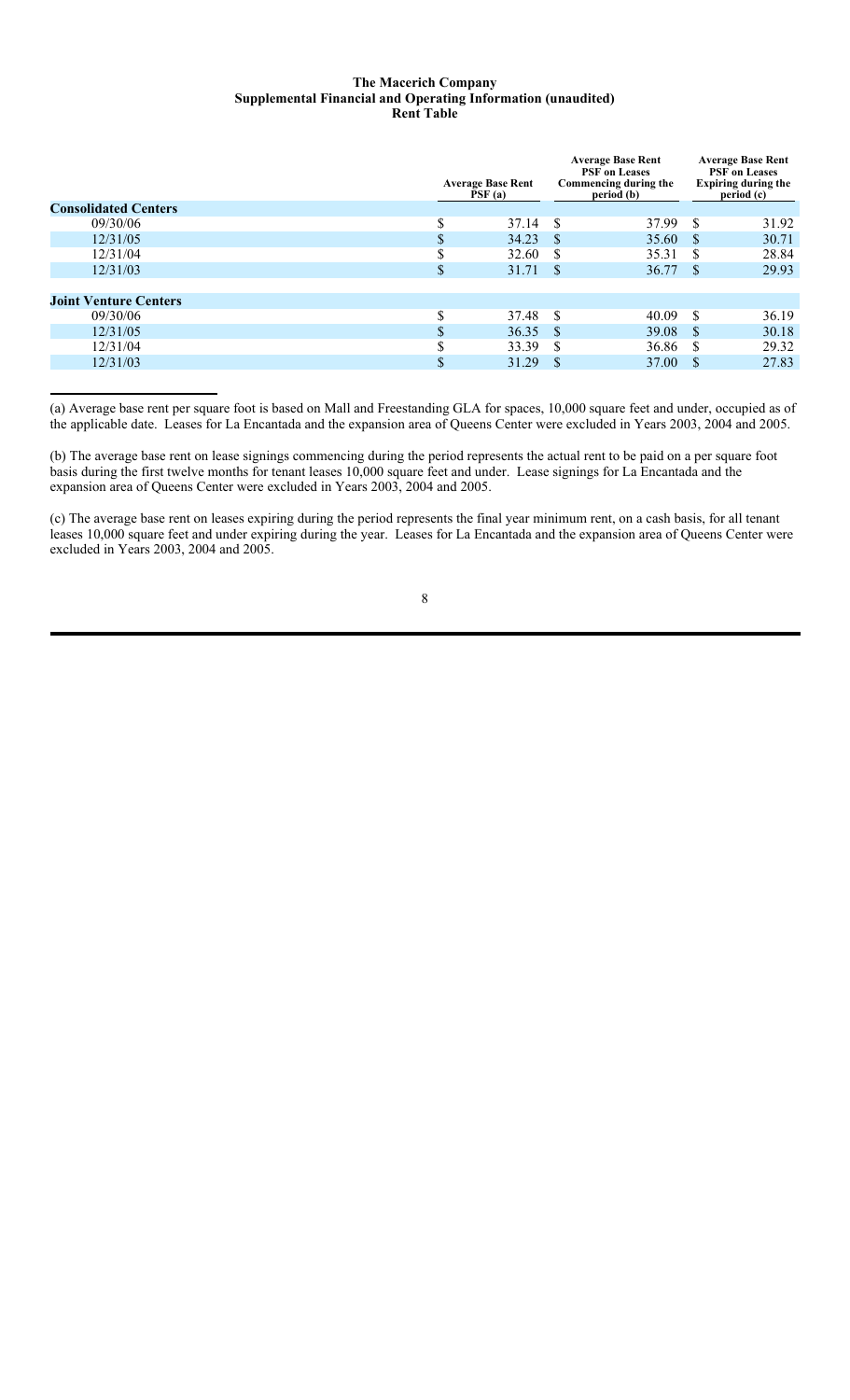### **The Macerich Company Supplemental Financial and Operating Information (unaudited) Cost of Occupancy**

The following tables summarize occupancy costs for Mall Store tenants in the Centers as a percentage of total Mall Store sales:

|                              | For years ended December 31, |                              |         |  |  |  |
|------------------------------|------------------------------|------------------------------|---------|--|--|--|
| <b>Consolidated Centers</b>  | 2005                         | 2004                         | 2003    |  |  |  |
| Minimum rents                | 8.3%                         | 8.3%                         | 8.7%    |  |  |  |
| Percentage rents             | $0.5\%$                      | $0.4\%$                      | $0.3\%$ |  |  |  |
| Expense recoveries (a)       | $3.6\%$                      | 3.7%                         | 3.8%    |  |  |  |
| <b>Total</b>                 | $12.4\%$                     | $12.4\%$                     | 12.8%   |  |  |  |
|                              |                              |                              |         |  |  |  |
|                              |                              | For years ended December 31, |         |  |  |  |
| <b>Joint Venture Centers</b> | 2005                         | 2004                         | 2003    |  |  |  |
| Minimum rents                | $7.4\%$                      | $7.7\%$                      | 8.1%    |  |  |  |
| Percentage rents             | $0.5\%$                      | $0.5\%$                      | $0.4\%$ |  |  |  |
| Expense recoveries (a)       | $3.0\%$                      | $3.2\%$                      | $3.2\%$ |  |  |  |

(a) Represents real estate tax and common area maintenance charges.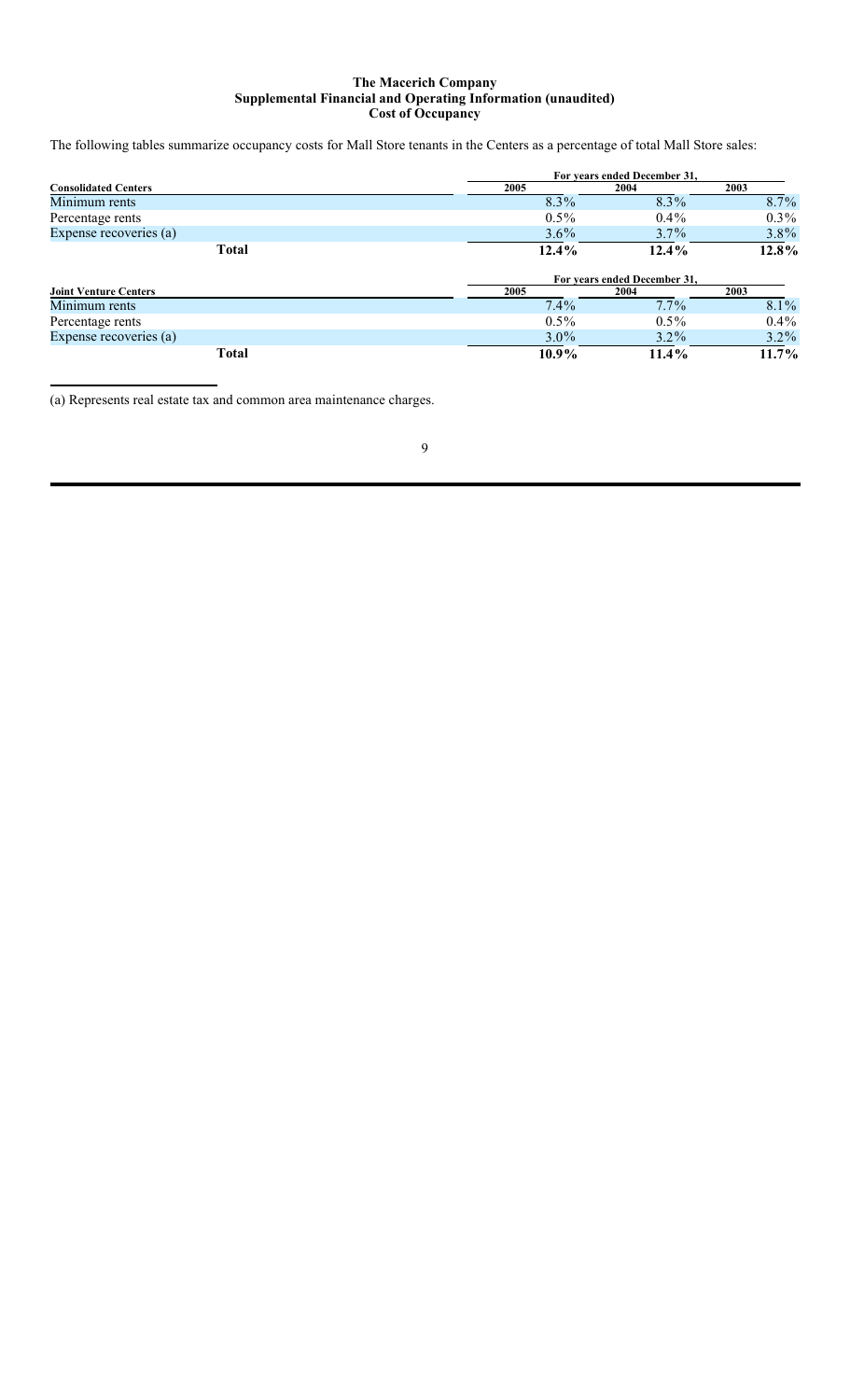### **The Macerich Company Supplemental Financial and Operating Information (unaudited) Debt Summary As of September 30, 2006**

| dollars in thousands              | <b>Fixed Rate</b> | Variable Rate (a) | Total     |
|-----------------------------------|-------------------|-------------------|-----------|
| Consolidated debt                 | 3,807,631         | 1,007,862         | 4,815,493 |
| Unconsolidated debt               | 1,447,587         | 197,141           | 1,644,728 |
| Total debt                        | 5.255.218         | 1,205,003         | 6,460,221 |
|                                   |                   |                   |           |
| Weighted average interest rate    | $6.01\%$          | 6.51\%            | $6.10\%$  |
|                                   |                   |                   |           |
| Weighted average maturity (years) |                   |                   | 4.58      |
|                                   |                   |                   |           |

(a) Excludes swapped floating rate debt. Swapped debt is included in fixed debt category.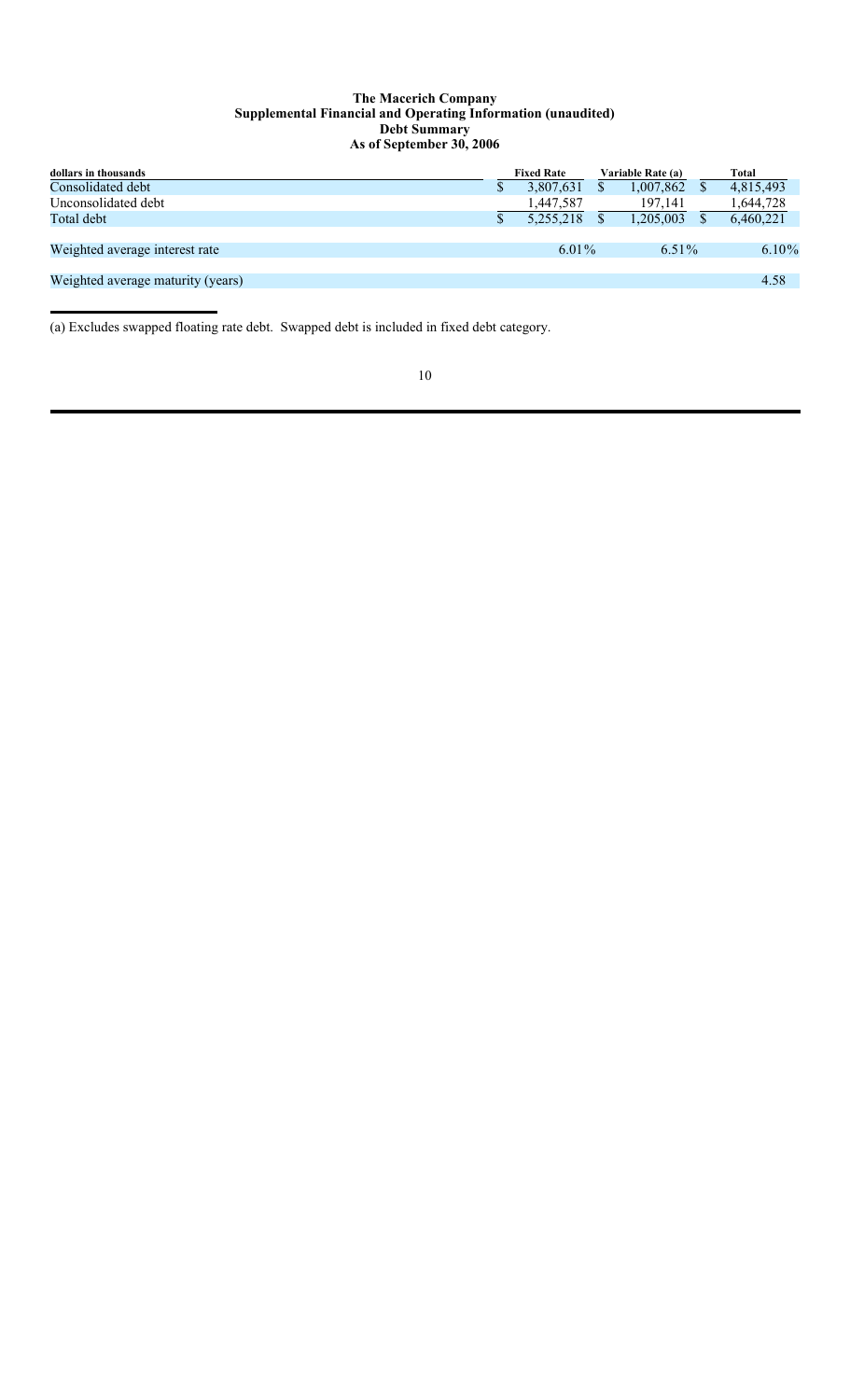### **The Macerich Company Supplemental Financial and Operating Information (unaudited) Outstanding Debt by Maturity As of September 30, 2006 (dollars in thousands)**

| <b>Center/Entity</b>                                    | <b>Maturity Date</b> | <b>Interest</b><br>Rate | Fixed                    | <b>Floating</b>                           | <b>Total Debt</b><br><b>Balance</b> (a) |
|---------------------------------------------------------|----------------------|-------------------------|--------------------------|-------------------------------------------|-----------------------------------------|
| <b>I. Consolidated Assets:</b>                          |                      |                         |                          |                                           |                                         |
| Paradise Valley Mall                                    | 01/01/07             | 5.39% \$                | 75,482                   | $-$ \$                                    | 75,482                                  |
| Borgata                                                 | 10/11/07             | 5.39%                   | 15,023                   |                                           | 15,023                                  |
| Citadel, The                                            | 01/01/08             | 7.20%                   | 62,598                   | $\overline{\phantom{m}}$                  | 62,598                                  |
| Victor Valley, Mall of                                  | 03/01/08             | 4.60%                   | 52,729                   |                                           | 52,729                                  |
| <b>Westside Pavilion</b>                                | 07/01/08             | 6.67%                   | 93,871                   | $\overline{\phantom{0}}$                  | 93,871                                  |
| Village Fair North                                      | 07/15/08             | 5.89%                   | 11,289                   | $\overline{\phantom{0}}$                  | 11,289                                  |
| Fresno Fashion Fair                                     | 08/10/08             | 6.52%                   | 64,838                   | $\overline{\phantom{0}}$                  | 64,838                                  |
| South Towne Center                                      | 10/10/08             | 6.61%                   | 64,000                   |                                           | 64,000                                  |
| Northwest Arkansas Mall                                 | 01/10/09             | 7.33%                   | 53,252                   | $\overline{\phantom{0}}$                  | 53,252                                  |
| Queens Center                                           | 03/01/09             | 6.88%                   | 92,407                   |                                           | 92,407                                  |
| <b>South Plains Mall</b>                                | 03/01/09             | 8.22%                   | 59,910                   |                                           | 59,910                                  |
| Carmel Plaza                                            | 05/01/09             | 8.18%                   | 26,776                   |                                           | 26,776                                  |
| Paradise Valley Mall                                    | 05/01/09             | 5.89%                   | 22,377                   |                                           | 22,377                                  |
| Northridge                                              | 07/01/09             | 4.84%                   | 82,852                   |                                           | 82,852                                  |
| <b>Wilton Mall</b>                                      | 11/01/09             | 4.79%                   | 47,095                   | $\overline{\phantom{0}}$                  | 47,095                                  |
| Macerich Partnership Term Loan (b)                      | 04/25/10             | 6.30%                   | 450,000                  |                                           | 450,000                                 |
| Macerich Partnership Line of Credit (c)                 | 04/25/10             | 6.23%                   | 400,000                  | $\equiv$                                  | 400,000                                 |
| Vintage Faire Mall                                      | 09/01/10             | 7.89%                   | 65,596                   |                                           | 65,596                                  |
| <b>Eastview Commons</b>                                 | 09/30/10             | 5.46%                   | 9,192                    |                                           | 9,192                                   |
| Santa Monica Place                                      | 11/01/10             | 7.70%                   | 80,329                   | $\overline{\phantom{0}}$                  | 80,329                                  |
| Valley View Center                                      | 01/01/11             | 5.72%                   | 125,000                  | $\qquad \qquad -$                         | 125,000                                 |
| Danbury Fair Mall                                       | 02/01/11             | 4.64%                   | 184,474                  | $\qquad \qquad$                           | 184,474                                 |
| Shoppingtown Mall                                       | 05/11/11             | 5.01%                   | 46,608                   |                                           | 46,608                                  |
| Capitola Mall                                           | 05/15/11             | 7.13%                   | 41,405                   |                                           | 41,405                                  |
| <b>Freehold Raceway</b>                                 | 07/07/11             | 4.68%                   | 184,942                  |                                           | 184,942                                 |
| Pacific View                                            | 08/31/11             | 7.16%                   | 83,818                   | $\overbrace{\qquad \qquad }^{ }$          | 83,818                                  |
| Pacific View                                            | 08/31/11             | 7.00%                   | 6,742                    | $\equiv$                                  | 6,742                                   |
| Rimrock Mall                                            | 10/01/11             | 7.45%                   | 43,601                   |                                           | 43,601                                  |
| <b>Chandler Fashion Center</b>                          | 11/01/12             | 5.14%                   | 104,878                  |                                           | 104,878                                 |
| <b>Chandler Fashion Center</b>                          | 11/01/12             | $6.00\%$                | 68,778                   |                                           | 68,778                                  |
| <b>Towne Mall</b>                                       | 11/01/12             | 4.99%                   | 15,402                   |                                           | 15,402                                  |
| Pittsford Plaza (d)                                     | 01/01/13             | 5.02%                   | 16,193                   | $\overline{\phantom{0}}$                  | 16,193                                  |
| Queens Center                                           | 03/01/13             | 7.00%                   | 221,484                  |                                           | 221,484                                 |
| Greeley-defeasance loan                                 | 09/01/13             | 6.18%                   | 28,427                   |                                           | 28,427                                  |
| <b>FlatIron Crossing</b>                                | 12/01/13             | 5.23%                   | 191,847                  |                                           | 191,847                                 |
| Great Northern                                          | 12/01/13             | 5.19%                   | 41,109                   |                                           | 41,109                                  |
| <b>Eastview Mall</b>                                    | 01/18/14             | 5.10%                   | 103,329                  | —                                         | 103,329                                 |
| Fiesta Mall                                             | 01/01/15             | 4.88%                   | 84,000                   |                                           | 84,000                                  |
| <b>Flagstaff Mall</b>                                   | 11/01/15<br>02/01/16 | 4.97%                   | 37,000                   | $\overline{\phantom{0}}$                  | 37,000                                  |
| Valley River Center<br>Salisbury, Center at             | 05/01/16             | 5.58%<br>5.79%          | 100,000<br>115,000       | $\overline{\phantom{0}}$                  | 100,000<br>115,000                      |
| Crossroads Mall                                         | 08/01/16             | $6.26\%$                | 61,200                   |                                           | 61,200                                  |
| Marketplace Mall (e)                                    | 12/10/17             | 5.30%                   | 15,280                   |                                           | 15,280                                  |
| Chesterfield Towne Center                               | 01/01/24             | 9.07%                   | 57,498                   |                                           | 57,498                                  |
| <b>Total Fixed Rate Debt for Consolidated Assets</b>    |                      |                         | 6.05%\$ 3,807,631        | $\overline{\phantom{0}}$                  | \$3,807,631                             |
|                                                         |                      |                         |                          |                                           |                                         |
| Macerich Partnership Term Loan                          | 05/13/07             | 6.94%                   |                          | 250,000                                   | 250,000                                 |
| <b>Twenty Ninth Street</b>                              | 06/05/07             | 6.67%                   | $\overline{\phantom{0}}$ | 75,526                                    | 75,526                                  |
| Oaks, The                                               | 07/01/07             | $6.03\%$                | $\equiv$                 | 92,000                                    | 92,000                                  |
| La Cumbre                                               | 08/09/07             | 6.21%                   | $\overline{\phantom{0}}$ | 30,000                                    | 30,000                                  |
| <b>Prescott Gateway</b>                                 | 08/01/07             | 7.03%                   | $\overline{\phantom{0}}$ | 35,280                                    | 35,280                                  |
| Greece Ridge                                            | 11/06/07             | 5.98%                   | $\qquad \qquad$          | 72,000                                    | 72,000                                  |
| La Encantada                                            | 08/01/08             | 7.08%                   | $\overline{\phantom{0}}$ | 51,000                                    | 51,000                                  |
| Casa Grande (f)                                         | 08/16/09             | 6.73%                   |                          | 2,556                                     | 2,556                                   |
| Panorama Mall                                           | 02/28/10             | 6.13%                   |                          | 50,000                                    | 50,000                                  |
| Macerich Partnership Line of Credit                     | 04/25/10             | 6.48%                   |                          | 349,500                                   | 349,500                                 |
| <b>Total Floating Rate Debt for Consolidated Assets</b> |                      | $6.56\%$                |                          | $$1,007,862$ \$                           | 1,007,862                               |
| <b>Total Debt for Consolidated Assets</b>               |                      |                         |                          | 6.16% \$3,807,631 \$1,007,862 \$4,815,493 |                                         |